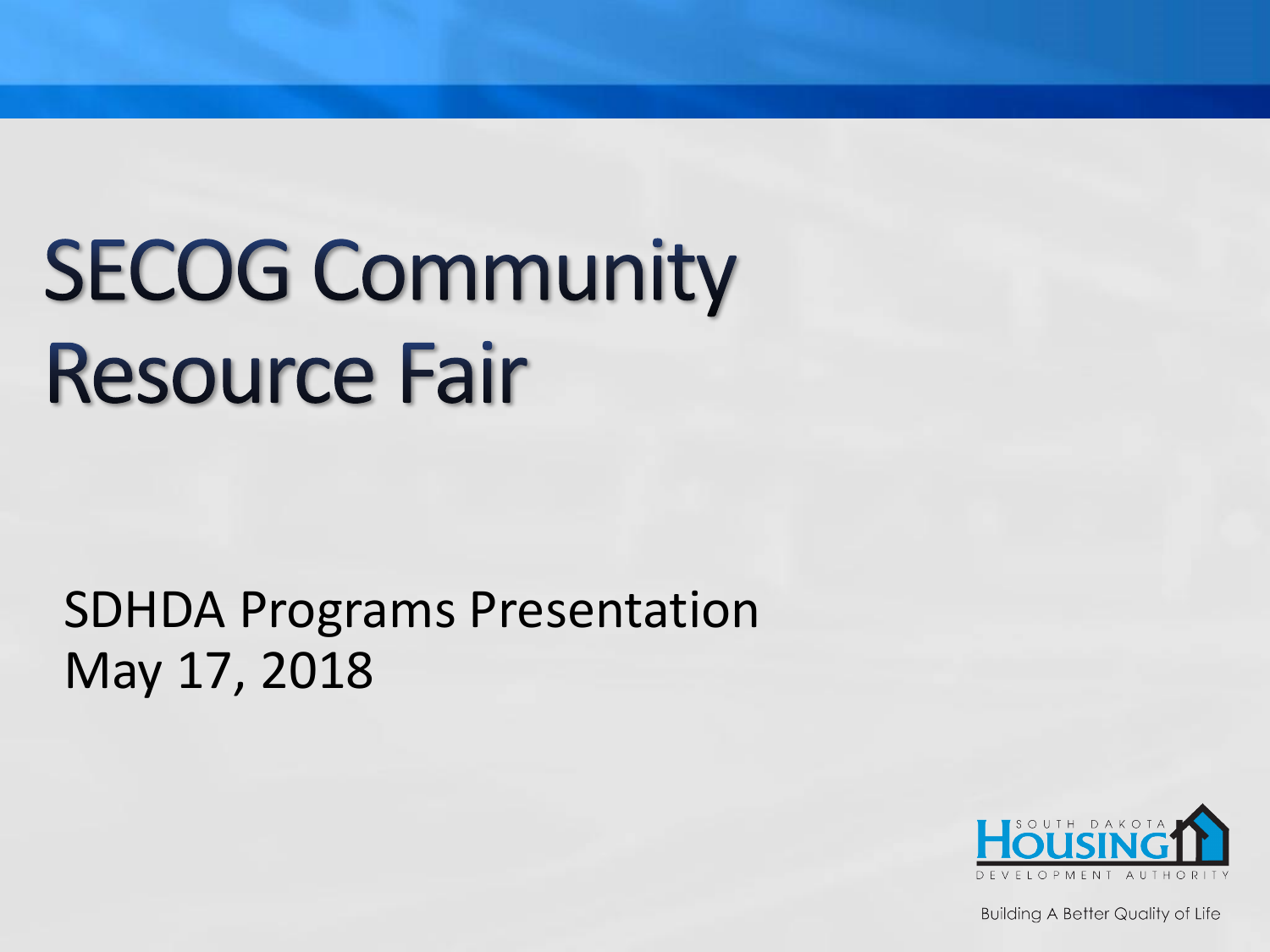## **SD Housing Development Authority**

#### Mark Lauseng Executive Director South Dakota Housing Development Authority

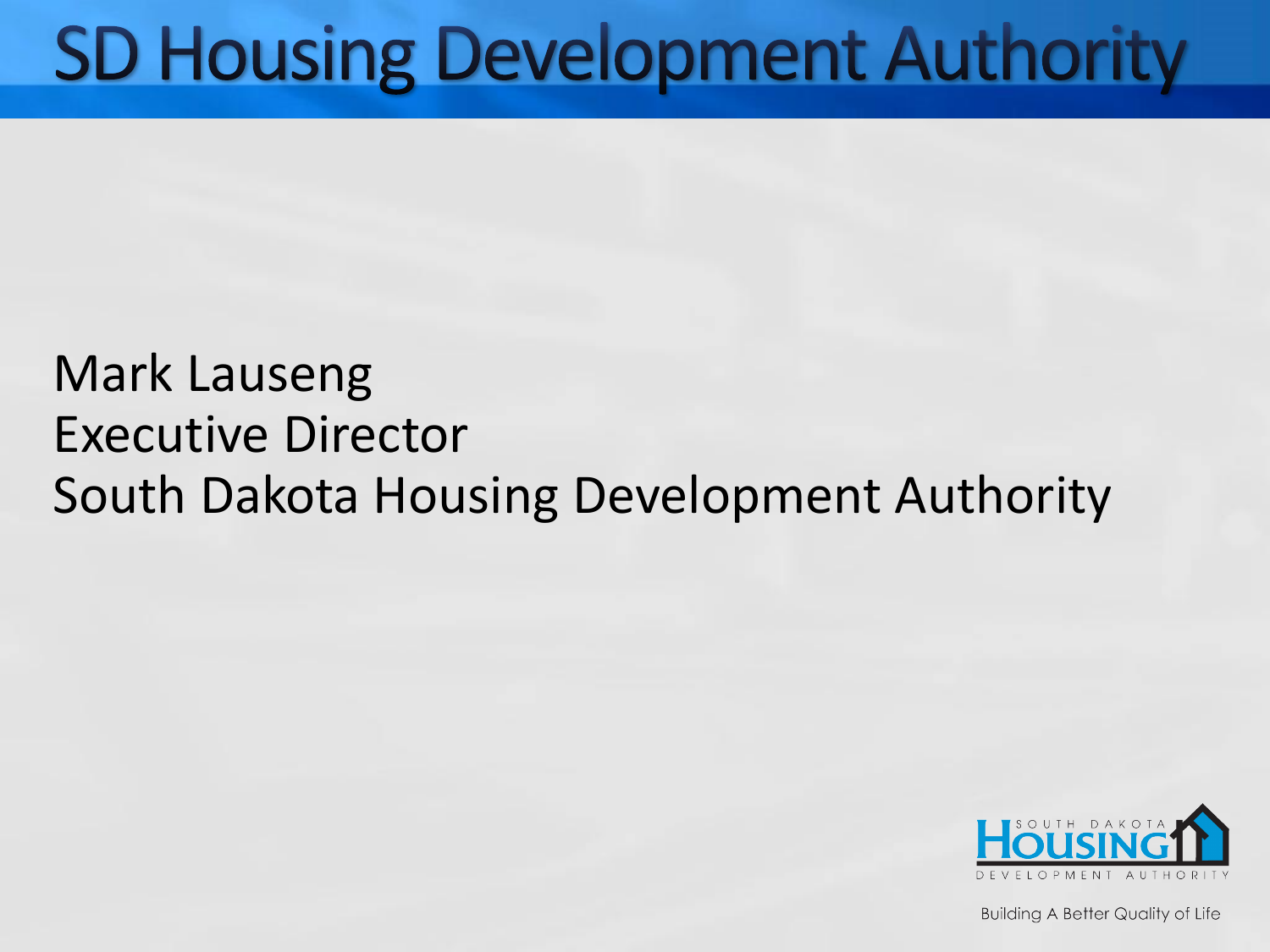# **SD Housing Development Authority**

- Created by legislature in 1973; SDCL 11-11
- Mission to provide decent, safe and affordable housing to South Dakotans, statewide
- Utilize bond financing, tax credits and other federal, state, and SDHDA resources to fund housing opportunities
- Partners: lenders, realtors, developers (forprofit and non-profit), service agencies, housing authorities, management companies

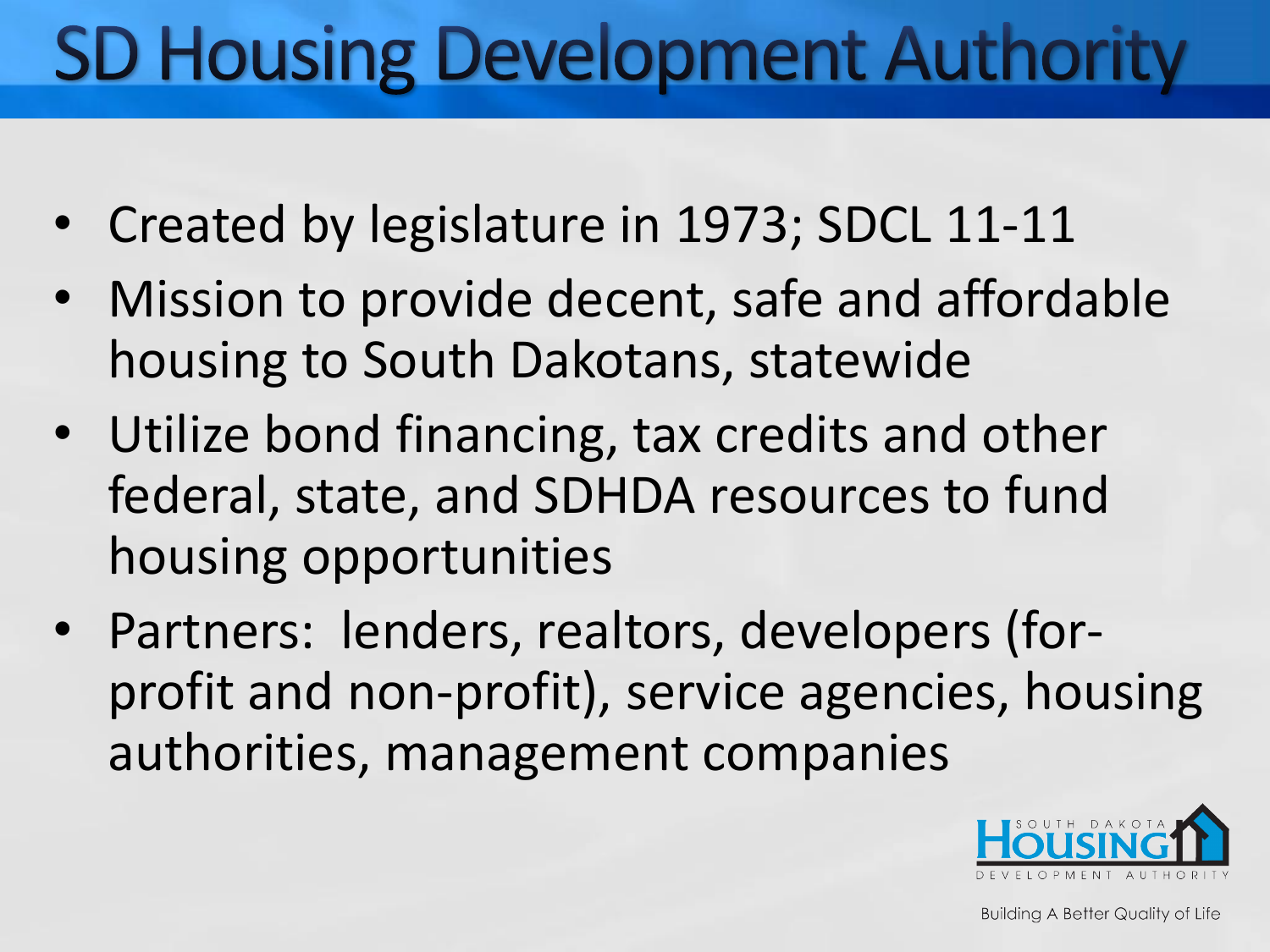## **Homeownership Programs**

- First-time Homebuyer Program in FY 2017, \$315 million for 2,273 loans; second time homebuyer
	- Income and Purchase Price Limits
	- SDHDA Tax Credit (MCC) Up to \$2,000 Federal Tax Credit per Year
	- "Fixed Rate Plus" Provides 3% for Downpayment and Closing Costs
	- "Grants for Grads" Provides 5% for Downpayment and Closing Costs for recent Post Secondary Graduates

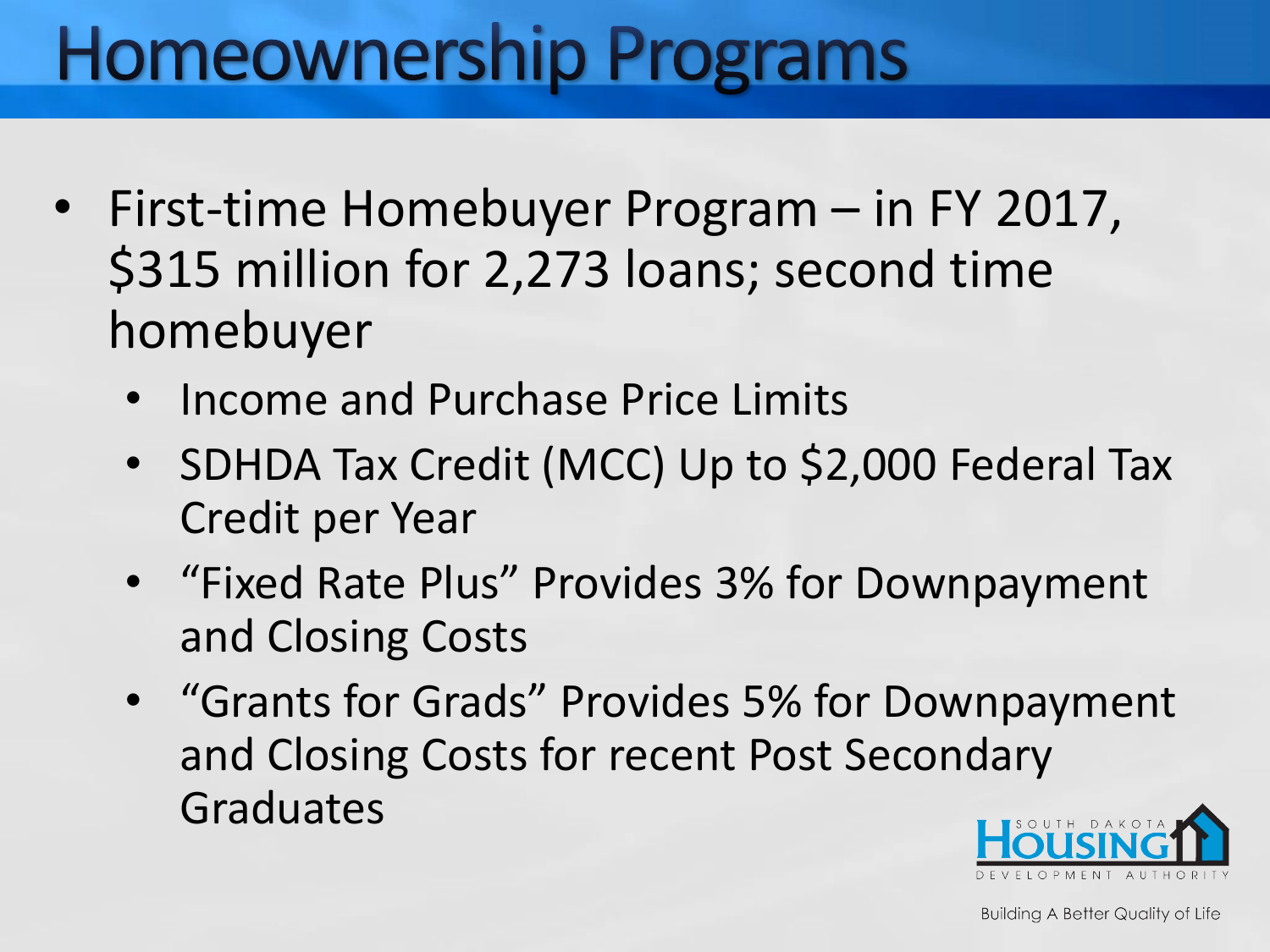## **Homeownership Programs**

- Repeat Homebuyer Program
	- Higher Income and Purchase Price Limit
- Governor's House Program
	- Income limit \$49,910 for 2 or Less; \$57,040 for families of 3 or More
- Homebuyer Education
	- Free Homebuyer Education Classes Provided by a Network of HERO Partners

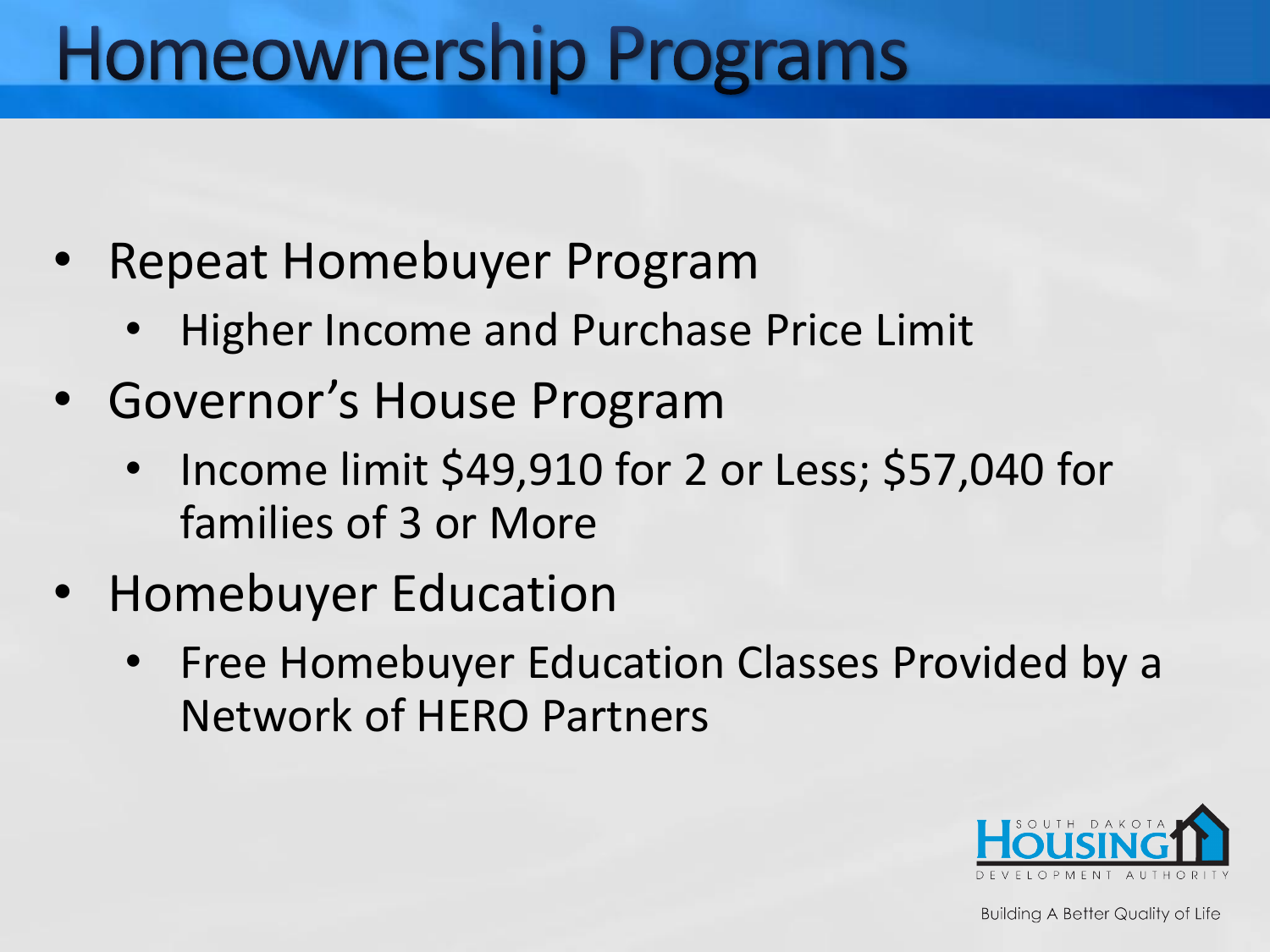# Governor's House Program



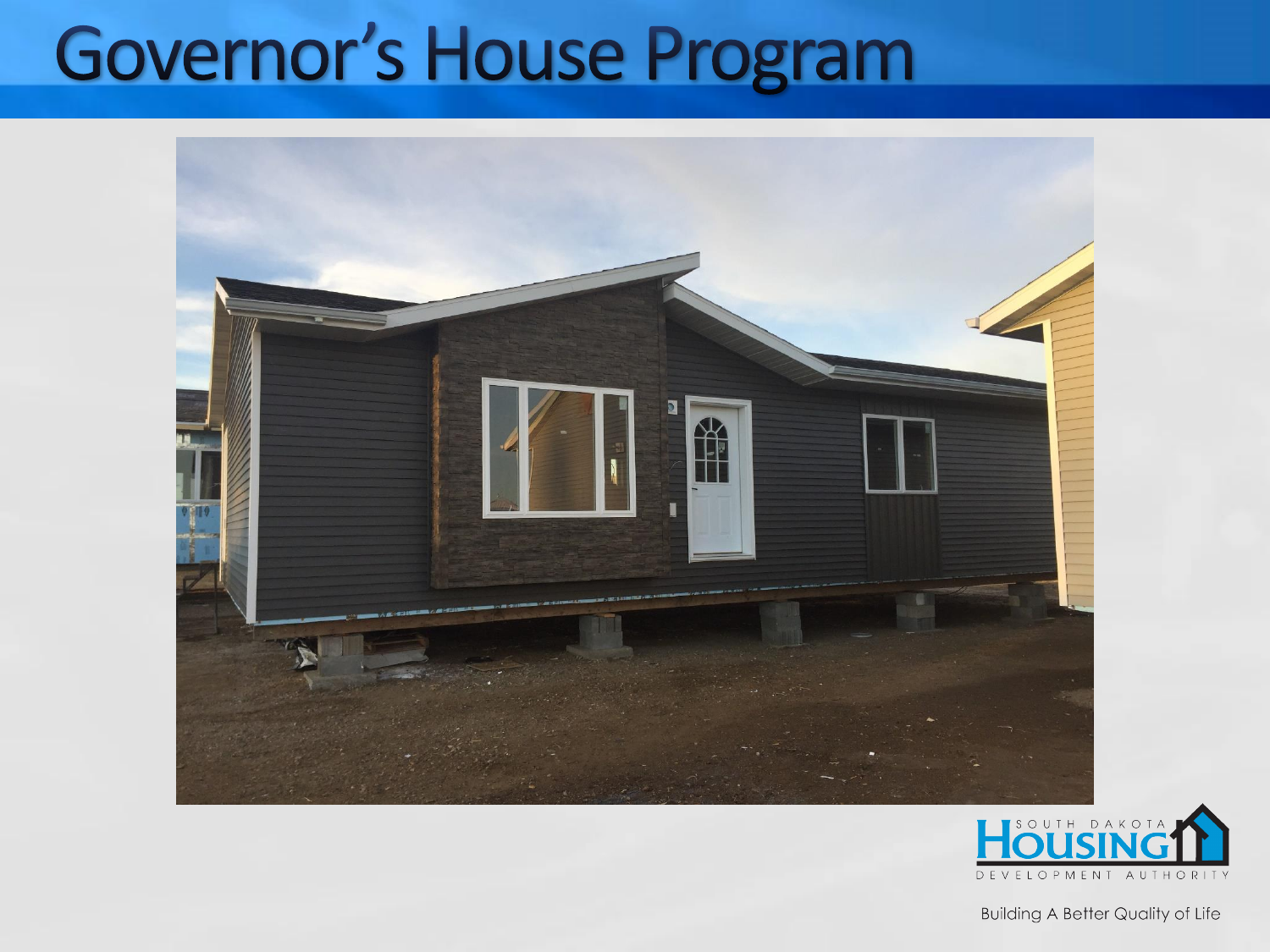# **Rental Development Programs**

- HOME Investments Partnership Program
	- Can be Used for Homeownership (80% AMI) or Rental (60% AMI)
- Housing Tax Credit Program
	- Equity Financing for Rental Housing Restricted to 60% AMI
- Housing Trust Fund Program
	- Rental Housing Program for Very Low Income (30% AMI)

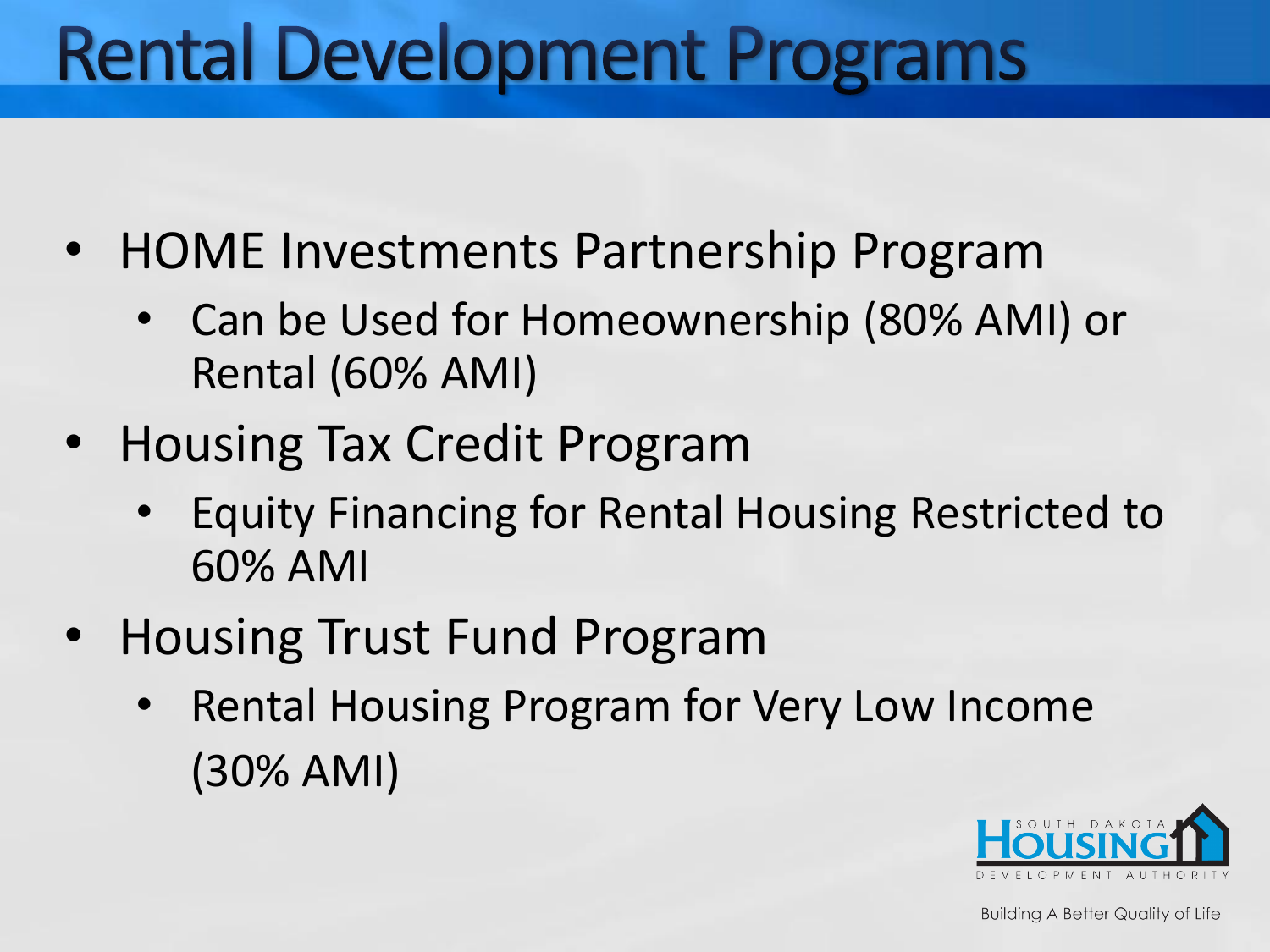### Sioux Falls - Area Median Income

ш

#### 2018 Income Limits – based on household size

|                 | <b>50% AMI</b> | <b>60% AMI</b> | <b>80% AMI</b> | <b>100% AMI</b> | <b>115% AMI</b> | <b>120% AMI</b> |
|-----------------|----------------|----------------|----------------|-----------------|-----------------|-----------------|
| 1 Person        | 27,550         | 33,060         | 44,080         | 55,100          | 63,365          | 66,120          |
| 2 Person        | 31,500         | 37,800         | 50,400         | 63,000          | 72,450          | 75,600          |
| 3 Person        | 35,450         | 42,540         | 56,720         | 70,900          | 81,535          | 85,080          |
| <b>4 Person</b> | 39,350         | 47,220         | 62,960         | 78,700          | 90,505          | 94,440          |
| <b>5 Person</b> | 42,500         | 51,000         | 68,000         | 85,000          | 97,750          | 102,000         |
| <b>6 Person</b> | 45,650         | 54,780         | 73,040         | 91,300          | 104,995         | 109,560         |

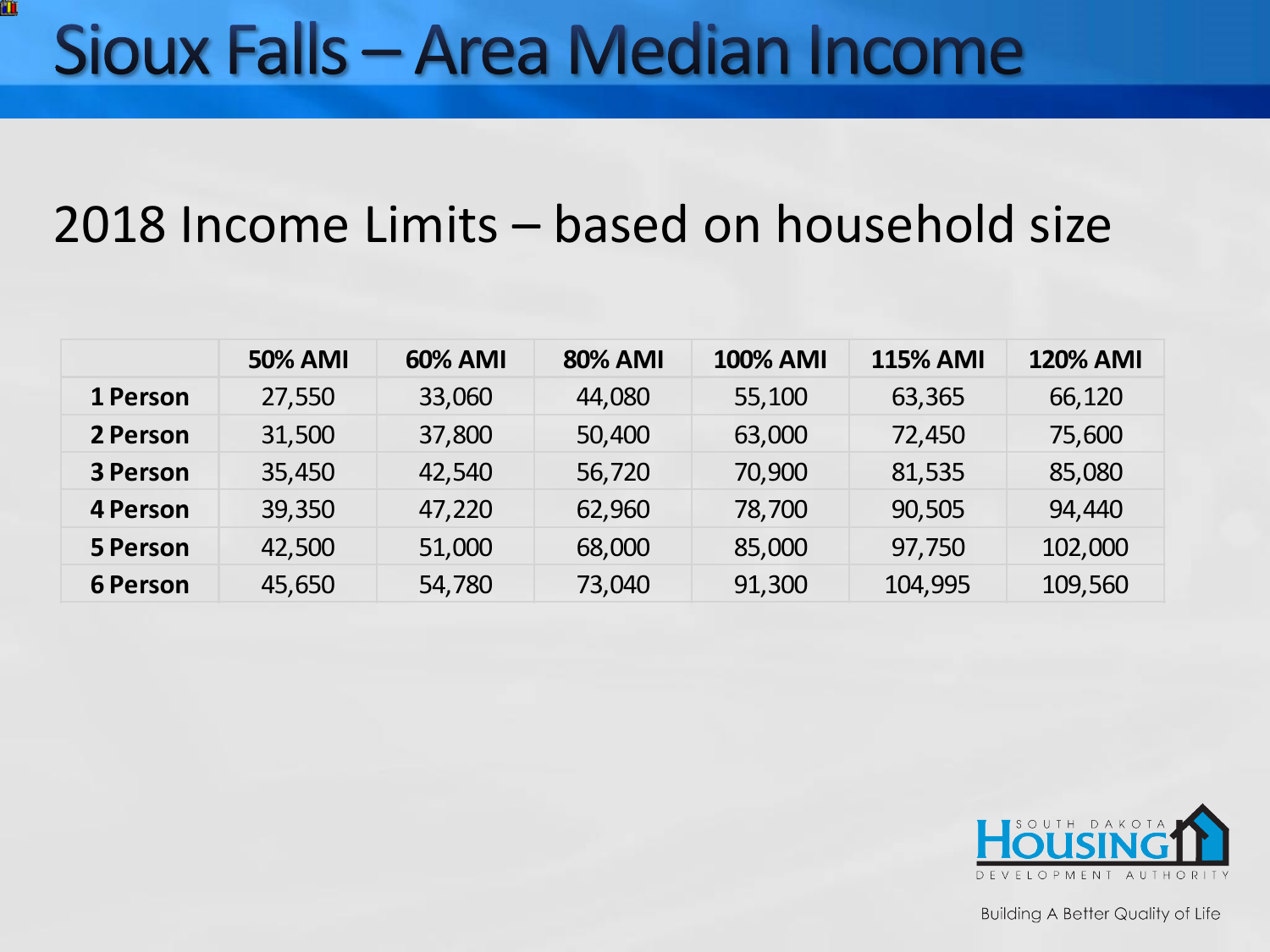# **Rental Development Programs**

- Community Housing Development Program
	- Rental Development Program that can Serve up to 120% AMI
- Housing Opportunity Fund
	- State Funded Program that can be used for Homeownership, Rental, Rehab, Downpayment Assistance or Homeless Prevention. Can serve households up to 115% AMI